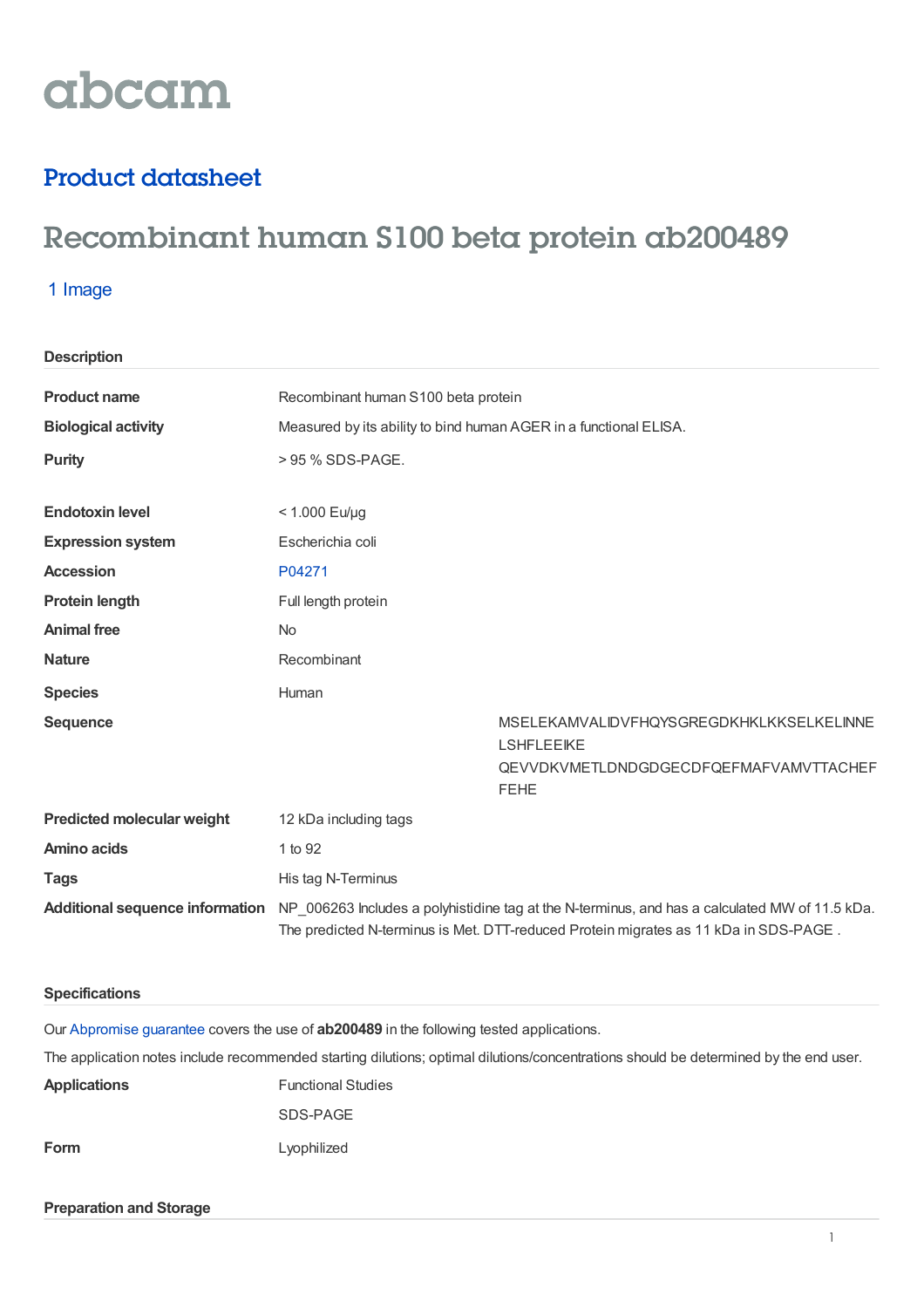| <b>Stability and Storage</b> | Shipped at 4°C. Store at -20°C or -80°C. Avoid freeze / thaw cycle.                                                                                                                                                                                                                                                                                                                                                                                                                                                                                                          |  |
|------------------------------|------------------------------------------------------------------------------------------------------------------------------------------------------------------------------------------------------------------------------------------------------------------------------------------------------------------------------------------------------------------------------------------------------------------------------------------------------------------------------------------------------------------------------------------------------------------------------|--|
|                              | pH: 7.4                                                                                                                                                                                                                                                                                                                                                                                                                                                                                                                                                                      |  |
|                              | Constituents: 0.61% Tris buffer, 0.87% Sodium chloride, 5% Trehalose                                                                                                                                                                                                                                                                                                                                                                                                                                                                                                         |  |
|                              | This product is an active protein and may elicit a biological response in vivo, handle with caution.                                                                                                                                                                                                                                                                                                                                                                                                                                                                         |  |
| <b>Reconstitution</b>        | Reconstitute with sterile deionized water to a concentration of 400 µg/ml.                                                                                                                                                                                                                                                                                                                                                                                                                                                                                                   |  |
|                              |                                                                                                                                                                                                                                                                                                                                                                                                                                                                                                                                                                              |  |
| <b>General Info</b>          |                                                                                                                                                                                                                                                                                                                                                                                                                                                                                                                                                                              |  |
| <b>Function</b>              | Weakly binds calcium but binds zinc very tightly-distinct binding sites with different affinities exist<br>for both ions on each monomer. Physiological concentrations of potassium ion antagonize the<br>binding of both divalent cations, especially affecting high-affinity calcium-binding sites. Binds to<br>and initiates the activation of STK38 by releasing autoinhibitory intramolecular interactions within<br>the kinase. Interaction with AGER after myocardial infarction may play a role in myocyte apoptosis<br>by activating ERK1/2 and p53/TP53 signaling. |  |
| <b>Tissue specificity</b>    | Although predominant among the water-soluble brain proteins, S100 is also found in a variety of<br>other tissues.                                                                                                                                                                                                                                                                                                                                                                                                                                                            |  |
| <b>Sequence similarities</b> | Belongs to the S-101 family.<br>Contains 2 EF-hand domains.                                                                                                                                                                                                                                                                                                                                                                                                                                                                                                                  |  |
| <b>Cellular localization</b> | Cytoplasm. Nucleus.                                                                                                                                                                                                                                                                                                                                                                                                                                                                                                                                                          |  |

#### **Images**



DTT reduced SDS-PAGE analysis of ab200489 with staining overnight with Coomassie Blue.

DTT-reduced protein migrates as 11 kDa in SDS-PAGE .

**Please note:** All products are "FOR RESEARCH USE ONLY. NOT FOR USE IN DIAGNOSTIC PROCEDURES"

#### **Our Abpromise to you: Quality guaranteed and expert technical support**

- Replacement or refund for products not performing as stated on the datasheet
- Valid for 12 months from date of delivery
- Response to your inquiry within 24 hours
- We provide support in Chinese, English, French, German, Japanese and Spanish